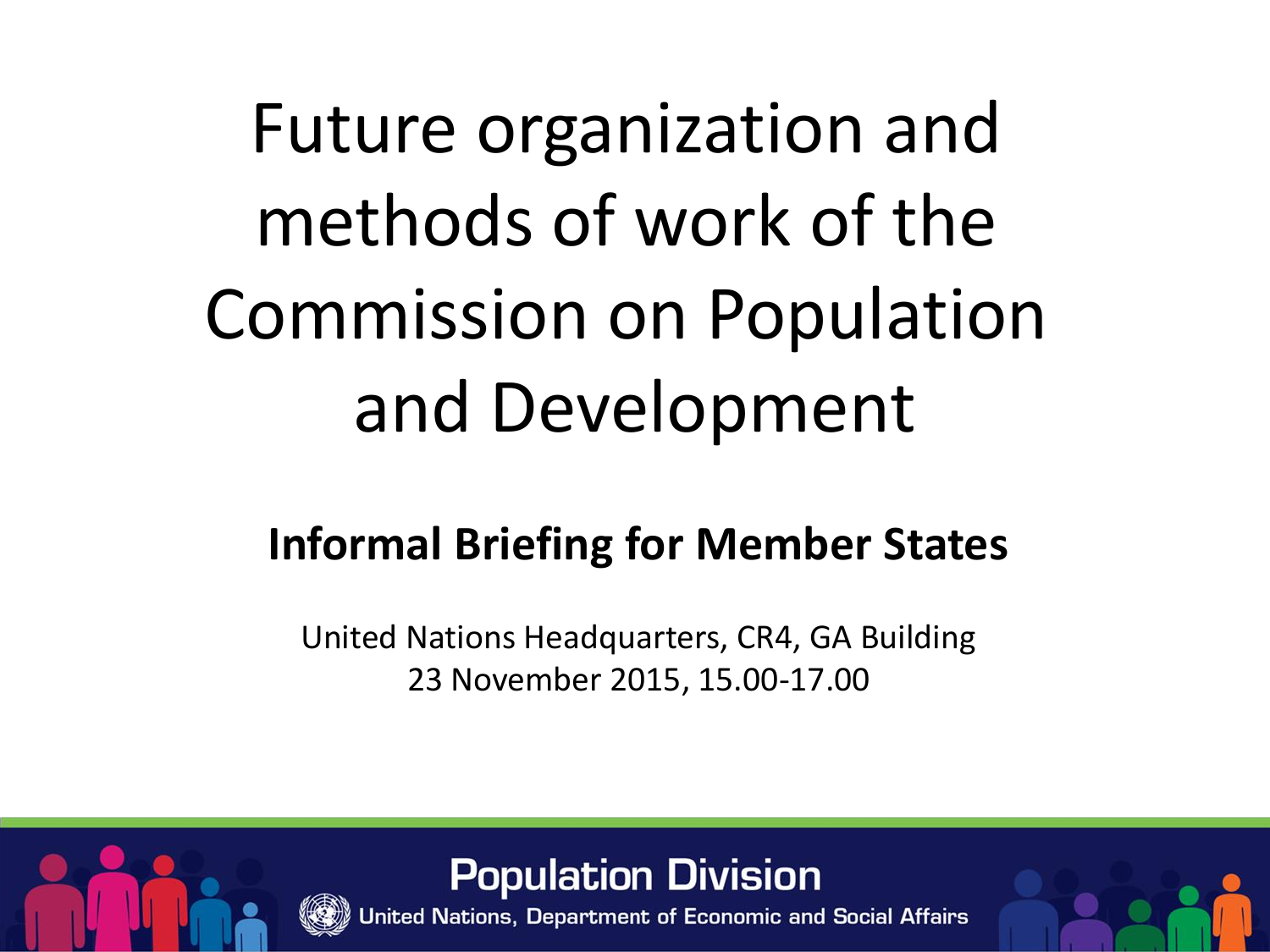# Original mandate of the Commission on Population and Development

The Commission on Population and Development

(O)

 $>$ Origin >Mandate >Membership  $>B$ ureau >Secretariat >Work activities >Themes

ECOSOC resolution 1995/55 of 28 July 1995:

- **(a) "Arranging for studies and advising the Counci**l on …"
- **(b) "Monitoring, reviewing and assessing the implementation of the Programme of Action** of the International Conference on Population and Development at the national, regional and global levels, identifying reasons for success and failure, and advising the Council thereon …"
- **(c) "Providing appropriate recommendations to the Council,**  on the basis of an integrated consideration of the reports and issues related to the Implementation of the Programme of Action."

#### **Population Division**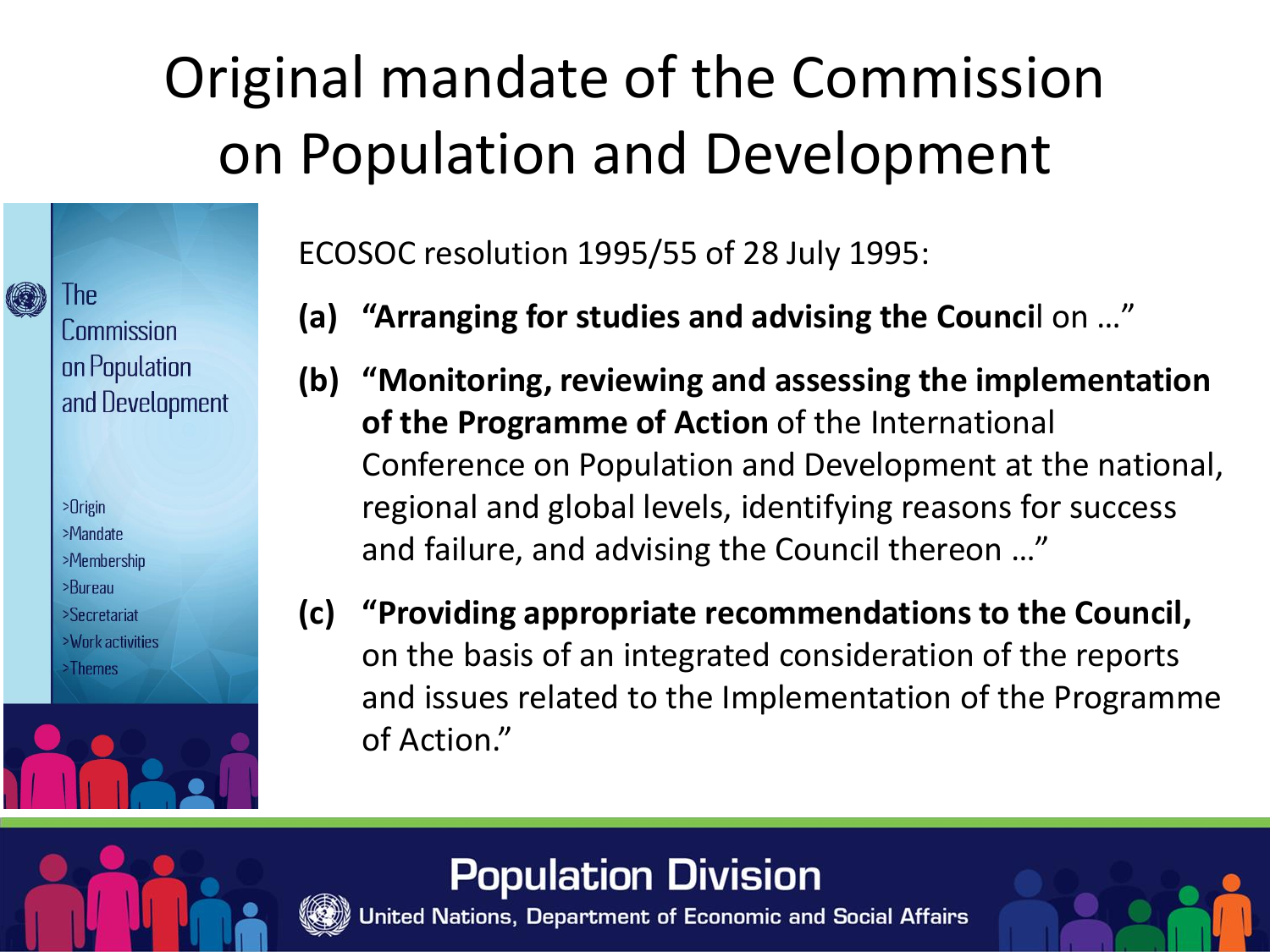## Current mandates

A/RES/65/234, OP2:

"... Decides to **extend the Programme of Action and the key actions for its further implementation beyond 2014** and ensure its follow-up in order to fully meet its goals and objectives …"

2030 Agenda, para 85:

"… Thematic reviews of progress on the Sustainable Development Goals … will be **supported by reviews by the ECOSOC functional commissions** and other inter-governmental bodies and forums … They will **engage all relevant stakeholders** and, where possible, feed into, and be **aligned with, the cycle of the HLPF**".

**Population Division**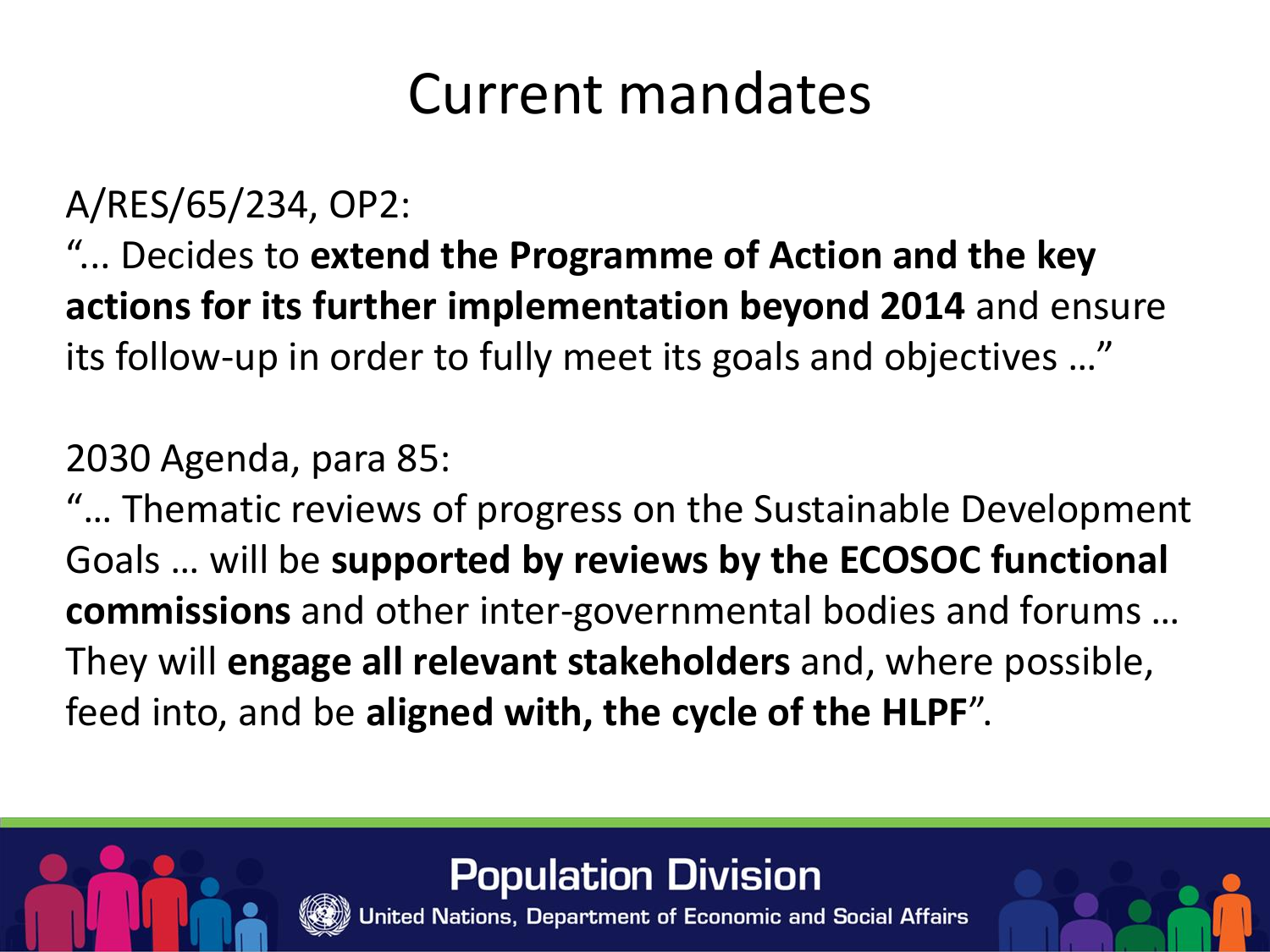# Review of the methods of work of the Commission on Population and Development

In ECOSOC Decision 2015/252, Future organization and methods of work of the Commission on Population and Development, the Council decided:

(a)"That at its **forty-ninth session, in 2016,** the Commission on Population and Development should **review the functioning of its methods of work**, with a view to further enhancing the impact of the work of the Commission and its contribution to the Economic and Social Council;

(b)To **request the Secretariat, in consultation with Member States and the United Nations Population Fund, to prepare a note** for consideration by the Commission at its forty-ninth session on ways and means to achieve the above-mentioned objectives."

## **Population Division**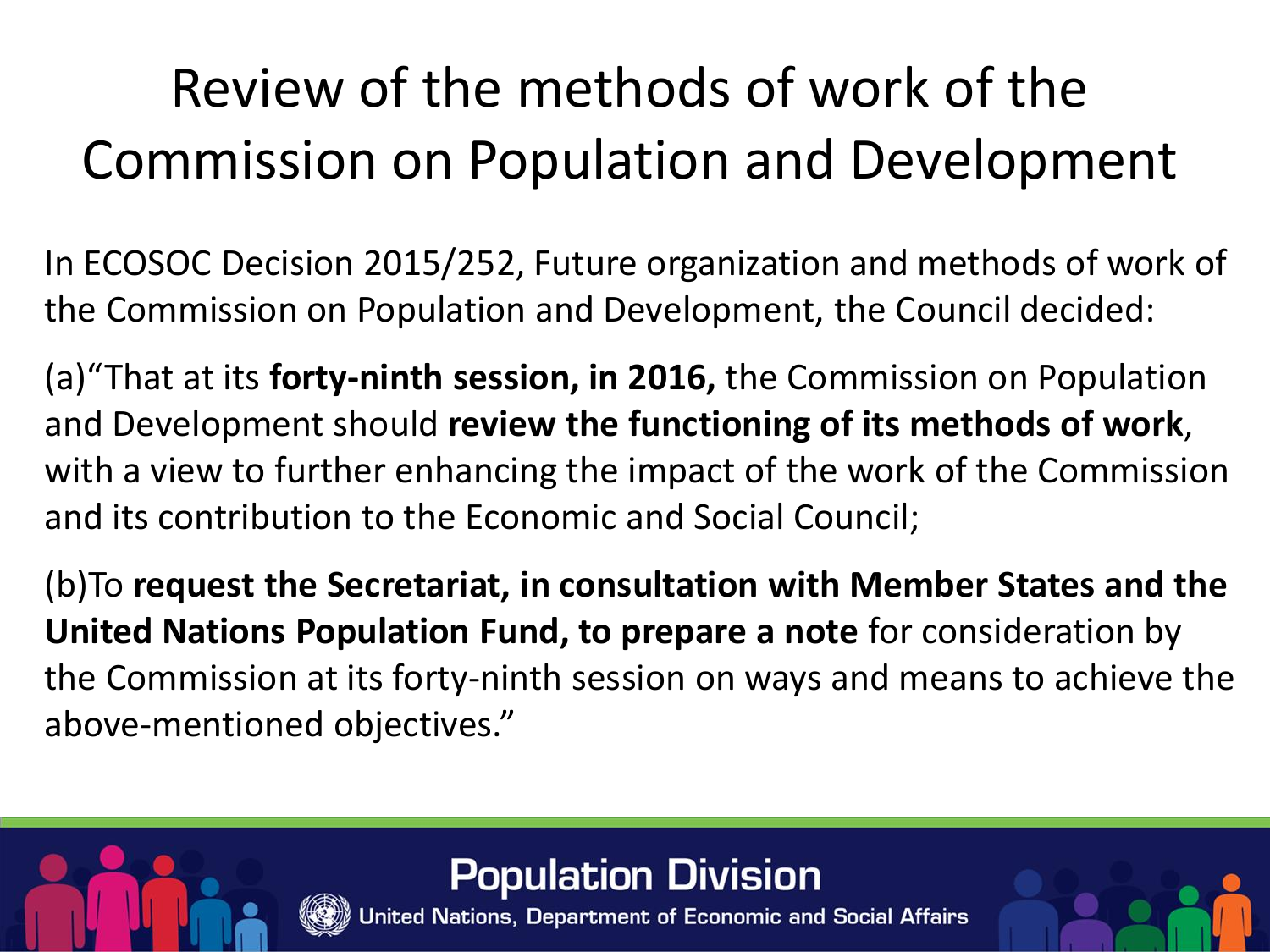# Timeline for consultation process\*



**Population Division**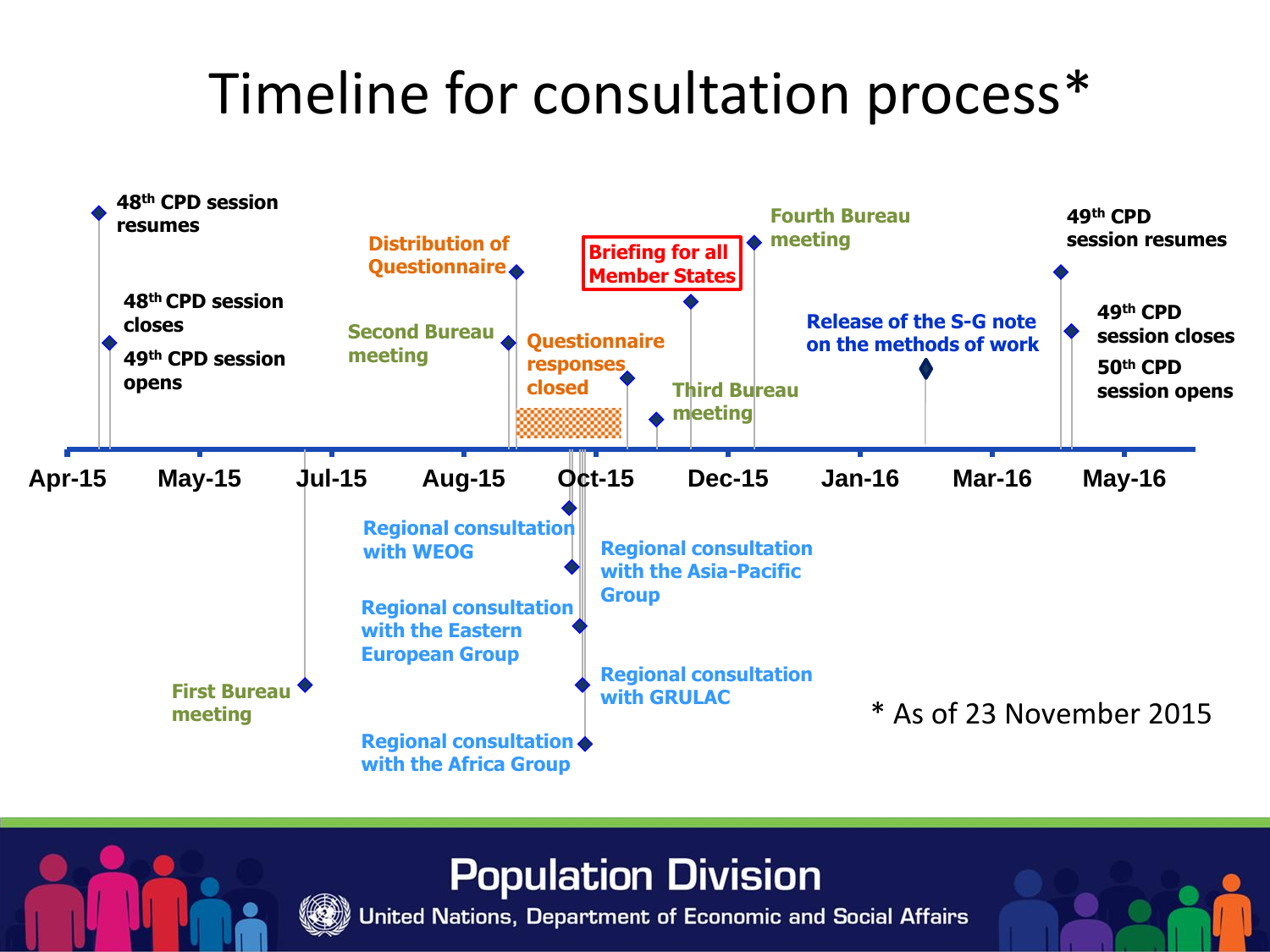# Detailed questionnaire for Member States, and five open-ended questions for UN entities, international organizations and NGOs



**United Nations Ouestionnaire** 

on the future organization and methods of work of the Commission on Population and Development

(in response to ECOSOC decision 2015/252) **Ouestionnaire** 

#### **Introduction**

Pursuant to the forty-eighth session of the Commission on Population and Development (CPD) in 2015, the Economic and Social Council (ECOSOC) decided that the Commission shall review the functioning of its methods of work during its forty-ninth session in 2016. The purpose of the review is to enhance the<br>impact of the work of the Commission and its contribution to the Economic and Social Council. The Council therefore requested the Secretariat, in consultation with Member States and UNFPA, to prepare a note for consideration by the Commission at its forty-ninth session (ECOSOC decision 2015/252).

This questionnaire was developed as a means of initiating the consultation with Member States, taking into account the relevant decisions and resolutions by the General Assembly, ECOSOC and the CPD, including the draft outcome document of the United Nations summit on the post-2015 development agenda (see Background Information, next page). Responses to the questionnaire will serve as input to a broader discussion of such issues, including the Secretariat's note, and will thus inform the deliberations of the forty-ninth session. Individual responses will be kept confidential - the final note will present only aggregate results.

Please submit your responses in English, French, or Spanish.

Please submit only one questionnaire per delegation, and please do so no later than 23 October 2015.

It should be submitted by mail to:

Office of the Director United Nations Population Division Two United Nations Plaza, DC2-1950 New York, NY 10017

or by email to cpd49@un.org

**Contact information:** 

Office of the Director

**ulation Division** 

ork. NY 10017

 $+1 - 212 - 963 - 3209$ 

Open-ended questions on the future organization and methods of<br>Imission on Population and Development (in response to ECOsons of Work<br>For: Thu Open-ended questions on the future organization and methods of<br>Please limit responses to 3,900 clin response to ECOSOR<br>For: Ital

 $2521$ 

Open-ended questions on the future organization and methods of work of the Commission on Population and Development (in response to ECOSOC decision 2015/252)

For: Non-governmental organizations

- (1) How should the methods of work of the Commission on Population and Development be adapted or revised in order to respond as effectively as possible to the continuing mandate to support the review and further implementation of the Programme of Action (PoA) of the International Conference on Population and Development (ICPD)?
- (2) How should the methods of work of the Commission on Population and Development be adapted or revised in order to respond as effectively as possible to the recent mandate to support the review of the Sustainable Development Goals (SDGs) in the High-level Political Forum?
- (3) What is the most desirable form of the outcome for a session of the Commission on Population and Development? Moving forward, should there be one combined outcome or two separate outcomes to fulfil the Commission's mandate both for the review of the SDGs and for the review and further implementation of the ICPD PoA?
- (4) With regard to both plenary meetings and informal consultations, how should the timing or structure of a session of the Commission on Population and Development he adapted or revised in order to maximize the efficiency and effectiveness of the Commission's work?
- (5) What are the best means of assuring the effective participation by representatives of civil society in the sessions of the Commission on Population and Development?

#### **Population Division**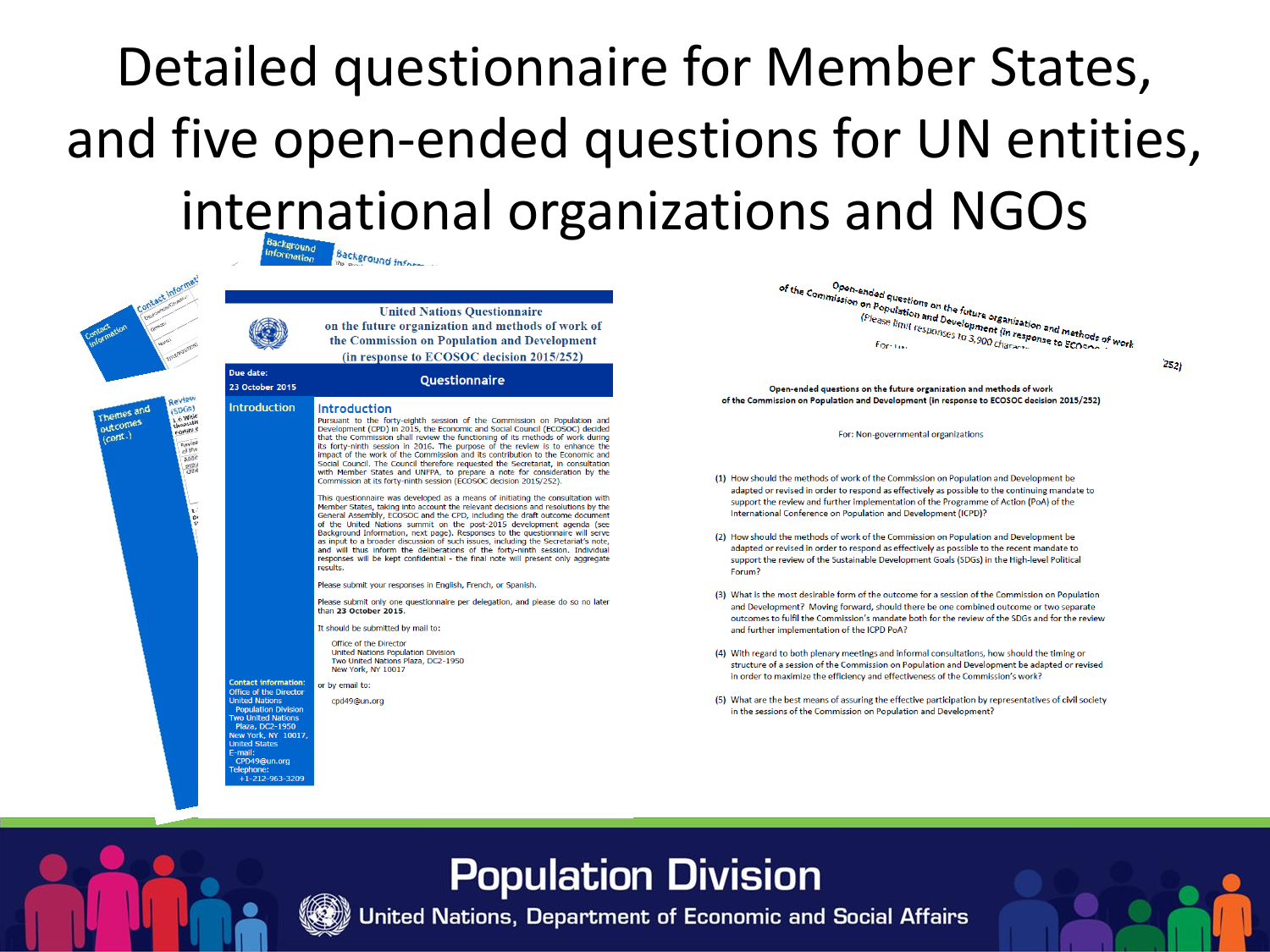## Responses to questionnaires

- Will be kept confidential
- Will inform the final note by the Secretariat, which will present only aggregate results
- Will be understood as an expression of views by Member States and other stakeholders at the starting point of the review
- Will serve as input to a broader discussion during the  $49<sup>th</sup>$ session

**Population Division**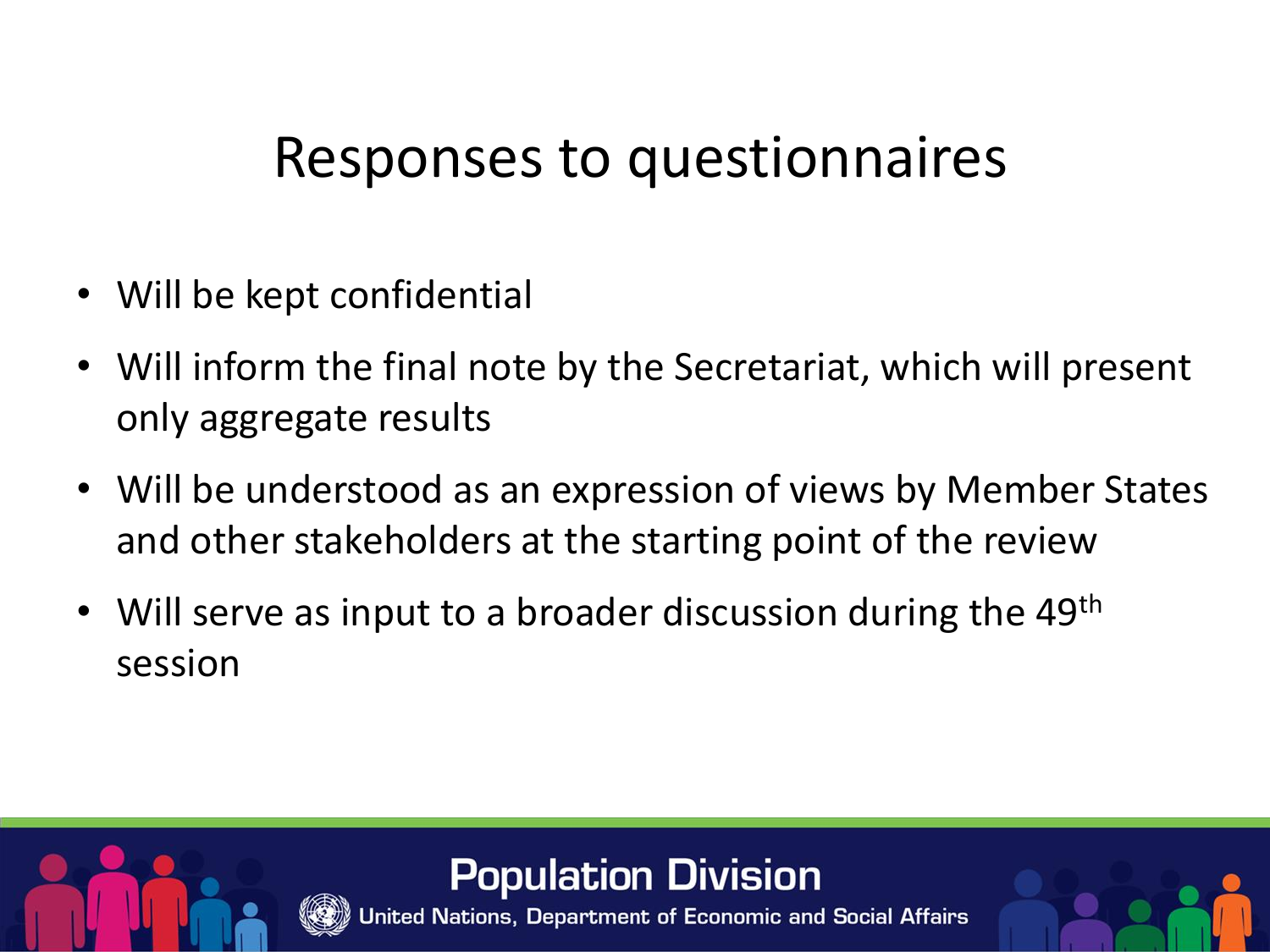# Recurrent topics of the consultation process

- Themes and outcomes
	- Special theme
	- Population-related Sustainable Development Goals (SDGs)
- **Documentation**
- Structure and timing of meetings
- Participants, roles and responsibilities
- Other matters

**Population Division**